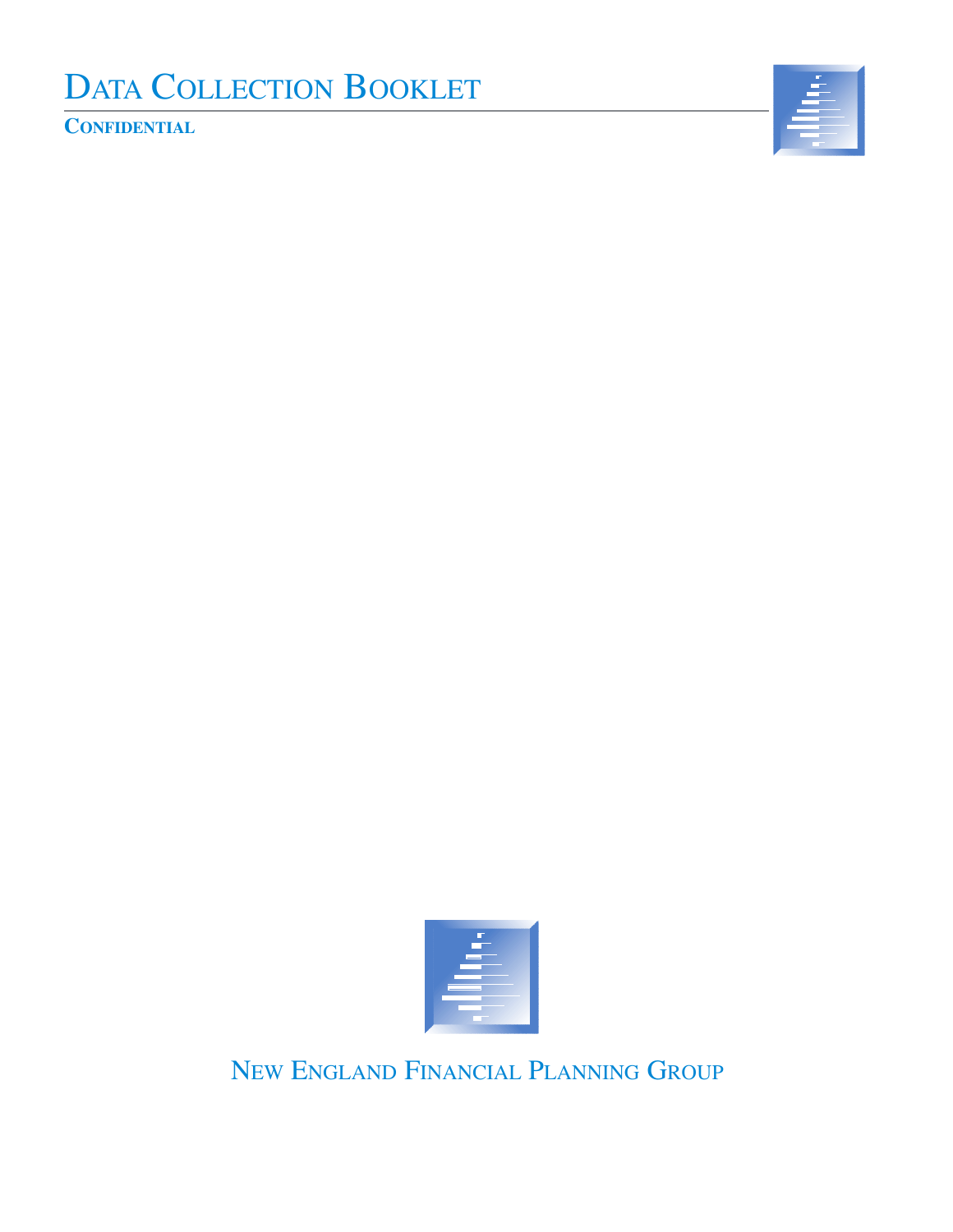Dear Client:

The purpose of this Data Collection Booklet is to acquaint us with you and your personal financial situation. All the information you share with us will be held in strictest confidence.

The financial plan which results from this information will be your plan and will serve to address your needs. The quality of the plan and its benefit to you depend upon the accuracy and completeness of the data on which it is based.

Please feel free to call us should any questions arise as you complete this booklet.

We look forward to working with you.

New England Financial Planning Group.

Richard J. Wojcik, CFP® Certified Financial Planner™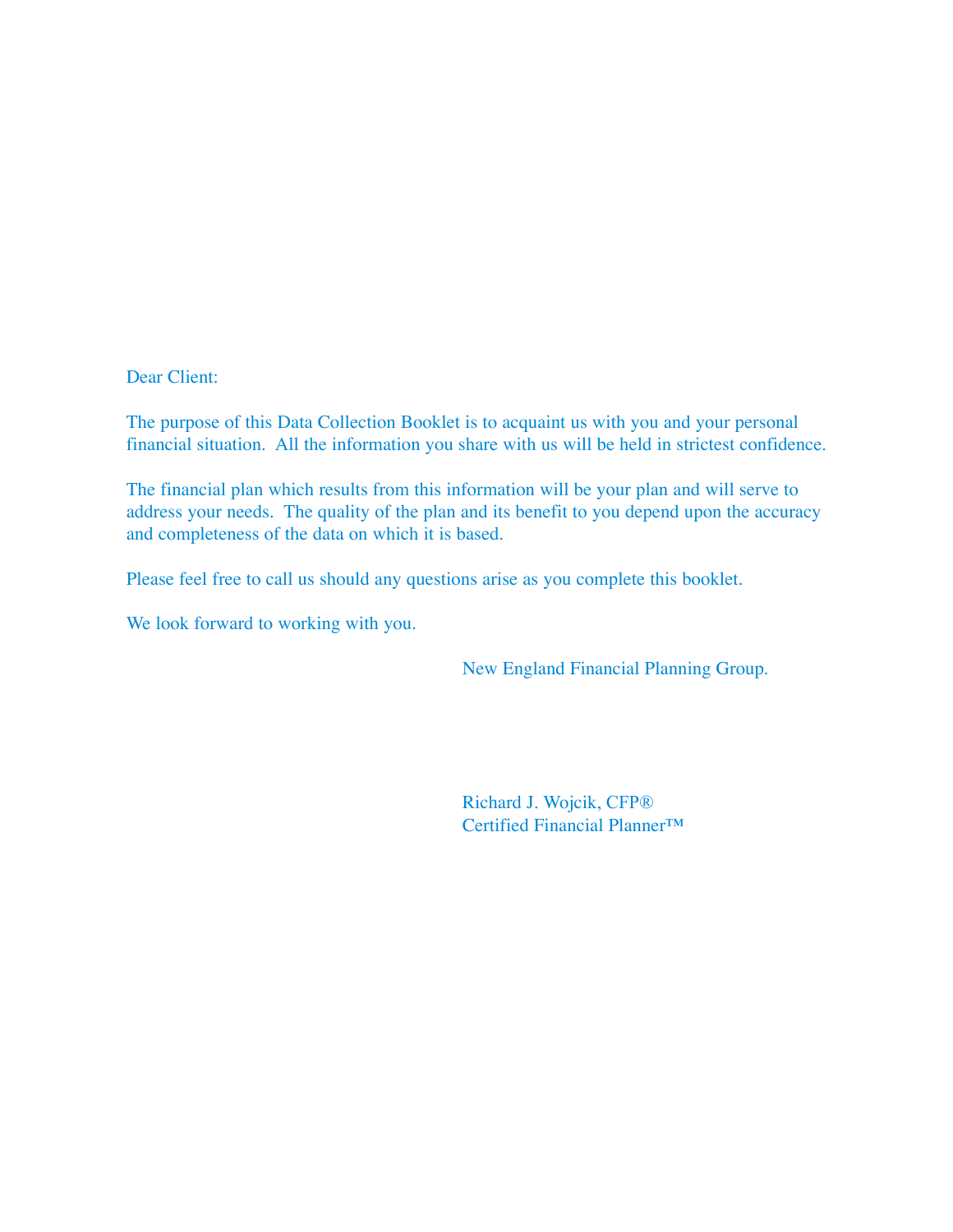| <b>Client</b>                                                                                                           |                                               | <b>Spouse</b> |                                                |    |                             |
|-------------------------------------------------------------------------------------------------------------------------|-----------------------------------------------|---------------|------------------------------------------------|----|-----------------------------|
|                                                                                                                         |                                               |               |                                                |    | Name                        |
|                                                                                                                         |                                               |               |                                                |    | $\mathbb{Z}$ ip Code        |
|                                                                                                                         |                                               |               |                                                |    |                             |
|                                                                                                                         |                                               |               |                                                |    |                             |
| Email <u>__________________________________</u>                                                                         |                                               |               |                                                |    |                             |
|                                                                                                                         |                                               |               |                                                |    |                             |
| Employer                                                                                                                |                                               |               |                                                |    | Employer                    |
|                                                                                                                         |                                               |               |                                                |    |                             |
|                                                                                                                         |                                               |               |                                                |    |                             |
|                                                                                                                         |                                               |               |                                                |    |                             |
|                                                                                                                         |                                               |               |                                                |    | Social Security No.         |
| Preferred method of Contact                                                                                             |                                               |               |                                                |    | Preferred Method of Contact |
| Children                                                                                                                | Date of Birth Grade in School<br>as of 01-01- |               | Dependent<br>Yes<br><u> 1999 - Jan Barnett</u> | No | Soc. Sec. Number            |
| <u> 1990 - Jan James James, filozof de la provincia en la provincia en la provincia en la provincia en la provincia</u> |                                               |               |                                                |    |                             |

## $(C = Client; S = Spouse Reply)$

What are your future personal and financial goals for you and your family?

 $S.$   $\overline{\phantom{a}}$ 

In what ways are you expecting that the New England Financial Planning Group will be able to help you attain these goals?

C. The contract of the contract of the contract of the contract of the contract of the contract of the contract of the contract of the contract of the contract of the contract of the contract of the contract of the contrac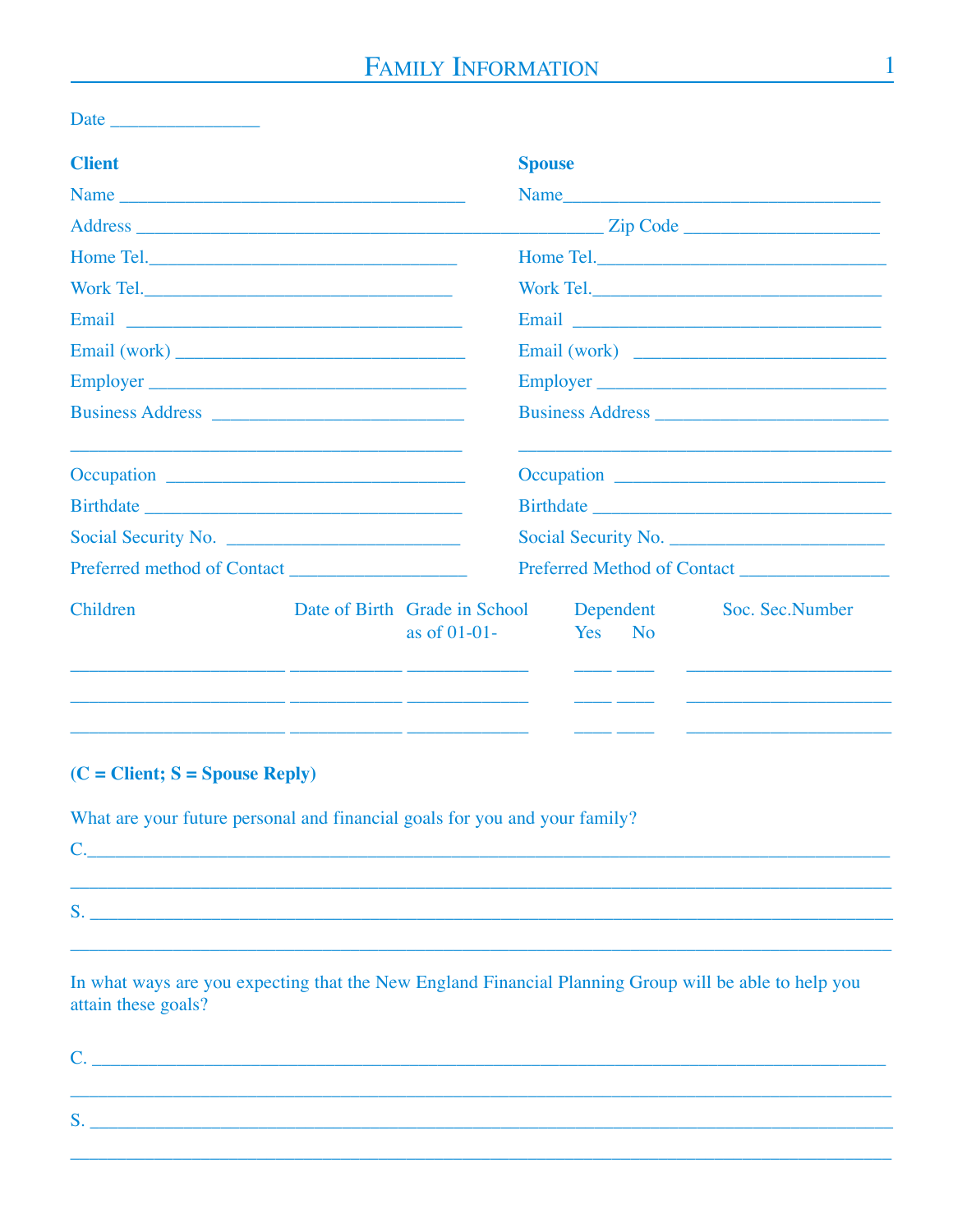## **BALANCE SHEET INFORMATION**

**LIABILITIES** 

### Client Ownership (C) Spouse Ownership (S) Joint Ownership (J)  $Trust(T)$

## **ASSETS**

| <b>Current Assets</b>                         |                                                 | <b>Current Liabilities</b>                     |                                           |
|-----------------------------------------------|-------------------------------------------------|------------------------------------------------|-------------------------------------------|
| <b>Bank Accounts</b>                          | $\frac{1}{2}$                                   | <b>Bills Payable</b>                           |                                           |
| <b>Money Market Funds</b>                     |                                                 | Other                                          | <u> 1989 - John Harrison, mars et al.</u> |
| <b>Certificates of Deposit</b>                |                                                 |                                                |                                           |
| <b>Stocks</b>                                 |                                                 |                                                |                                           |
| <b>Bonds</b>                                  |                                                 | <b>Long-Term Liabilities</b>                   |                                           |
| <b>Mutual Funds</b>                           |                                                 | (Current Balances)                             |                                           |
| Other                                         |                                                 | <b>Home Mortgage</b>                           | (                                         |
|                                               |                                                 | <b>Outstanding Loans</b>                       | (                                         |
| <b>Deferred Assets</b>                        |                                                 | Other                                          |                                           |
| Corporate Retirement Plans () _______________ |                                                 |                                                |                                           |
| Other IRA or Keogh                            | $\begin{pmatrix} 1 & 1 \\ 1 & 1 \end{pmatrix}$  | $\begin{pmatrix} 1 & 1 \\ 1 & 1 \end{pmatrix}$ |                                           |
|                                               |                                                 |                                                |                                           |
| <b>Fixed Assets</b>                           |                                                 |                                                |                                           |
| <b>Personal Residence</b>                     | <u> 1990 - Johann Barnett, fransk politiker</u> |                                                |                                           |
| <b>Investment R.E.</b>                        |                                                 |                                                |                                           |
| <b>Automobiles</b>                            |                                                 |                                                |                                           |
| <b>Ltd. Partnerships</b>                      |                                                 |                                                |                                           |
| Other                                         |                                                 |                                                |                                           |
|                                               |                                                 |                                                |                                           |

## **Life Insurance Information**

 $\begin{picture}(20,20)(-20,0) \put(0,0){\line(1,0){10}} \put(15,0){\line(1,0){10}} \put(15,0){\line(1,0){10}} \put(15,0){\line(1,0){10}} \put(15,0){\line(1,0){10}} \put(15,0){\line(1,0){10}} \put(15,0){\line(1,0){10}} \put(15,0){\line(1,0){10}} \put(15,0){\line(1,0){10}} \put(15,0){\line(1,0){10}} \put(15,0){\line(1,0){10}} \put(15,$ 

| Company | Type | <b>Face Amount</b> | Beneficiary | Premium |
|---------|------|--------------------|-------------|---------|
|         |      |                    |             |         |
|         |      |                    |             |         |

 $\left( \begin{array}{c} \end{array} \right)$ 

#### **Mortgage/Loan Details:** Purchase Purchase Amount Payment Date of Date Price Borrowed Amount Rate Term **1st Payment** Residence <u> 1999 - Johann John Harry Harry Harry Harry Harry Harry Harry Harry Harry Harry Harry Harry Harry Harry Harry</u> **Equity Line Of Credit Second Home**  $\perp$   $\perp$ Auto  $( )$ Auto  $( )$ **Personal Loan**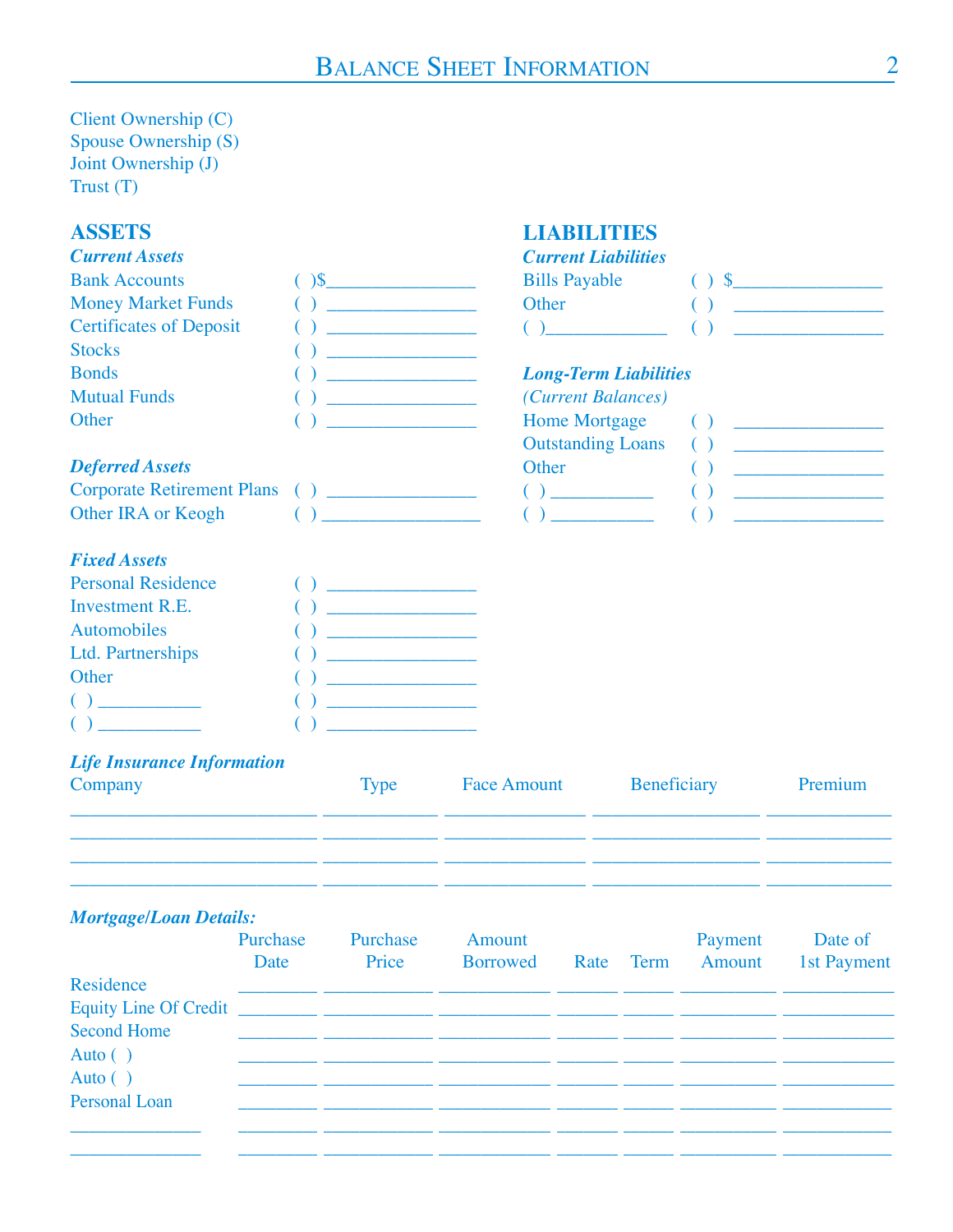|                                              |                                                                                                                       | <b>Client (C)</b>           |                      | <b>Spouse (S)</b>                                                                                                                                                                                                              |                |
|----------------------------------------------|-----------------------------------------------------------------------------------------------------------------------|-----------------------------|----------------------|--------------------------------------------------------------------------------------------------------------------------------------------------------------------------------------------------------------------------------|----------------|
| <b>Salary</b>                                |                                                                                                                       |                             |                      |                                                                                                                                                                                                                                |                |
| <b>Bonus</b>                                 |                                                                                                                       |                             |                      |                                                                                                                                                                                                                                |                |
| <b>Estimated Annual Increase</b>             |                                                                                                                       |                             |                      |                                                                                                                                                                                                                                |                |
| Other (Real Estate Income, etc,)             |                                                                                                                       |                             |                      |                                                                                                                                                                                                                                |                |
| Social Security: Do you Qualify              |                                                                                                                       |                             |                      |                                                                                                                                                                                                                                |                |
|                                              | Social Security: Benefit Amount (from statement)                                                                      |                             |                      |                                                                                                                                                                                                                                |                |
|                                              | Do you expect any major inheritances or legal settlements? Yes / No                                                   |                             |                      |                                                                                                                                                                                                                                |                |
|                                              | Approximate Date?                                                                                                     |                             |                      |                                                                                                                                                                                                                                |                |
|                                              | Are you anticipating any lump-sum distributions from a qualified plan?                                                |                             |                      |                                                                                                                                                                                                                                |                |
|                                              | C.                                                                                                                    |                             |                      |                                                                                                                                                                                                                                |                |
|                                              |                                                                                                                       |                             |                      |                                                                                                                                                                                                                                |                |
|                                              | Estimated Amount                                                                                                      |                             |                      |                                                                                                                                                                                                                                |                |
| Are you eligible for any Corporate Benefits? |                                                                                                                       |                             |                      |                                                                                                                                                                                                                                |                |
| i.e. Health Care, Disability Insurance       |                                                                                                                       |                             |                      |                                                                                                                                                                                                                                |                |
|                                              |                                                                                                                       |                             |                      |                                                                                                                                                                                                                                |                |
|                                              |                                                                                                                       |                             |                      | Premium and the contract of the contract of the contract of the contract of the contract of the contract of the contract of the contract of the contract of the contract of the contract of the contract of the contract of th |                |
|                                              | Will company pay for health plan during retirement?                                                                   |                             |                      |                                                                                                                                                                                                                                |                |
|                                              |                                                                                                                       |                             |                      | $S$ .                                                                                                                                                                                                                          |                |
|                                              |                                                                                                                       |                             |                      |                                                                                                                                                                                                                                |                |
|                                              | <b>% Company Match</b>                                                                                                | <b>Client</b>               |                      | <b>Spouse</b>                                                                                                                                                                                                                  |                |
|                                              | <b>Monthly Cont.</b>                                                                                                  |                             | <b>Monthly Cont.</b> | <b>Monthly Cont.</b>                                                                                                                                                                                                           |                |
| <b>Tax Savings Plan</b>                      | <u> 1990 - Jan James James (h. 1980).</u> De James James (h. 1908). Ingelski fizikar (h. 1908).                       |                             |                      |                                                                                                                                                                                                                                |                |
| <b>Retirement Plan</b>                       |                                                                                                                       |                             |                      |                                                                                                                                                                                                                                |                |
| <b>Profit Sharing Plan</b>                   | <u> 1989 - Andrea Santa Alemania, amerikana amerikana amerikana amerikana amerikana amerikana amerikana amerikana</u> |                             |                      |                                                                                                                                                                                                                                |                |
| $401(k)$ Plan                                |                                                                                                                       |                             |                      |                                                                                                                                                                                                                                |                |
| <b>Stock Purchase Plan</b>                   | <u> 1989 - Johann John Stein, fransk politiker (d. 1989)</u>                                                          |                             |                      |                                                                                                                                                                                                                                |                |
| <b>Stock Option Plan</b>                     | <u> 1989 - Johann Harry Barn, mars and deutscher Schwarzen und der Schwarzen und der Schwarzen und der Schwarzen</u>  |                             |                      |                                                                                                                                                                                                                                |                |
| <b>After-tax Savings</b>                     |                                                                                                                       |                             |                      |                                                                                                                                                                                                                                |                |
| Other                                        |                                                                                                                       |                             |                      |                                                                                                                                                                                                                                |                |
| (Car Reimbursement, etc.)                    |                                                                                                                       |                             |                      |                                                                                                                                                                                                                                |                |
|                                              |                                                                                                                       | <b>OUTFLOWS</b>             |                      |                                                                                                                                                                                                                                |                |
|                                              | What do you anticipate the inflation rate will be over the next 3 years?                                              |                             |                      | $\%$                                                                                                                                                                                                                           |                |
|                                              | Do you anticipate any future financial dependency by relatives? Yes / No                                              |                             |                      |                                                                                                                                                                                                                                |                |
|                                              | Do you anticipate any extraordinary major expenditures? Yes / No                                                      |                             |                      |                                                                                                                                                                                                                                |                |
|                                              |                                                                                                                       |                             |                      |                                                                                                                                                                                                                                |                |
|                                              |                                                                                                                       |                             |                      |                                                                                                                                                                                                                                |                |
|                                              |                                                                                                                       | <b>EDUCATIONAL EXPENSES</b> |                      |                                                                                                                                                                                                                                |                |
|                                              | Estimate the annual educational expenses for each child in today's dollars                                            |                             |                      |                                                                                                                                                                                                                                |                |
|                                              | Anticipated                                                                                                           | <b>Starting</b>             | Ending               | <b>Existing</b>                                                                                                                                                                                                                | <b>Account</b> |
| <b>Child's Name</b>                          | <b>Annual Expense</b>                                                                                                 | Year                        | Year                 | <b>Assets</b>                                                                                                                                                                                                                  | <b>Type</b>    |
|                                              |                                                                                                                       |                             |                      |                                                                                                                                                                                                                                |                |

\_\_\_\_\_\_\_\_\_\_\_\_\_\_\_\_\_\_\_\_\_\_\_\_\_\_\_\_\_\_\_\_\_\_\_\_\_\_\_\_\_\_\_\_\_\_\_\_\_\_\_\_\_\_\_\_\_\_\_\_\_\_\_\_\_\_\_\_\_\_\_\_\_\_\_\_\_\_\_\_\_\_\_\_\_\_\_\_\_\_\_\_\_\_ \_\_\_\_\_\_\_\_\_\_\_\_\_\_\_\_\_\_\_\_\_\_\_\_\_\_\_\_\_\_\_\_\_\_\_\_\_\_\_\_\_\_\_\_\_\_\_\_\_\_\_\_\_\_\_\_\_\_\_\_\_\_\_\_\_\_\_\_\_\_\_\_\_\_\_\_\_\_\_\_\_\_\_\_\_\_\_\_\_\_\_\_\_\_ \_\_\_\_\_\_\_\_\_\_\_\_\_\_\_\_\_\_\_\_\_\_\_\_\_\_\_\_\_\_\_\_\_\_\_\_\_\_\_\_\_\_\_\_\_\_\_\_\_\_\_\_\_\_\_\_\_\_\_\_\_\_\_\_\_\_\_\_\_\_\_\_\_\_\_\_\_\_\_\_\_\_\_\_\_\_\_\_\_\_\_\_\_\_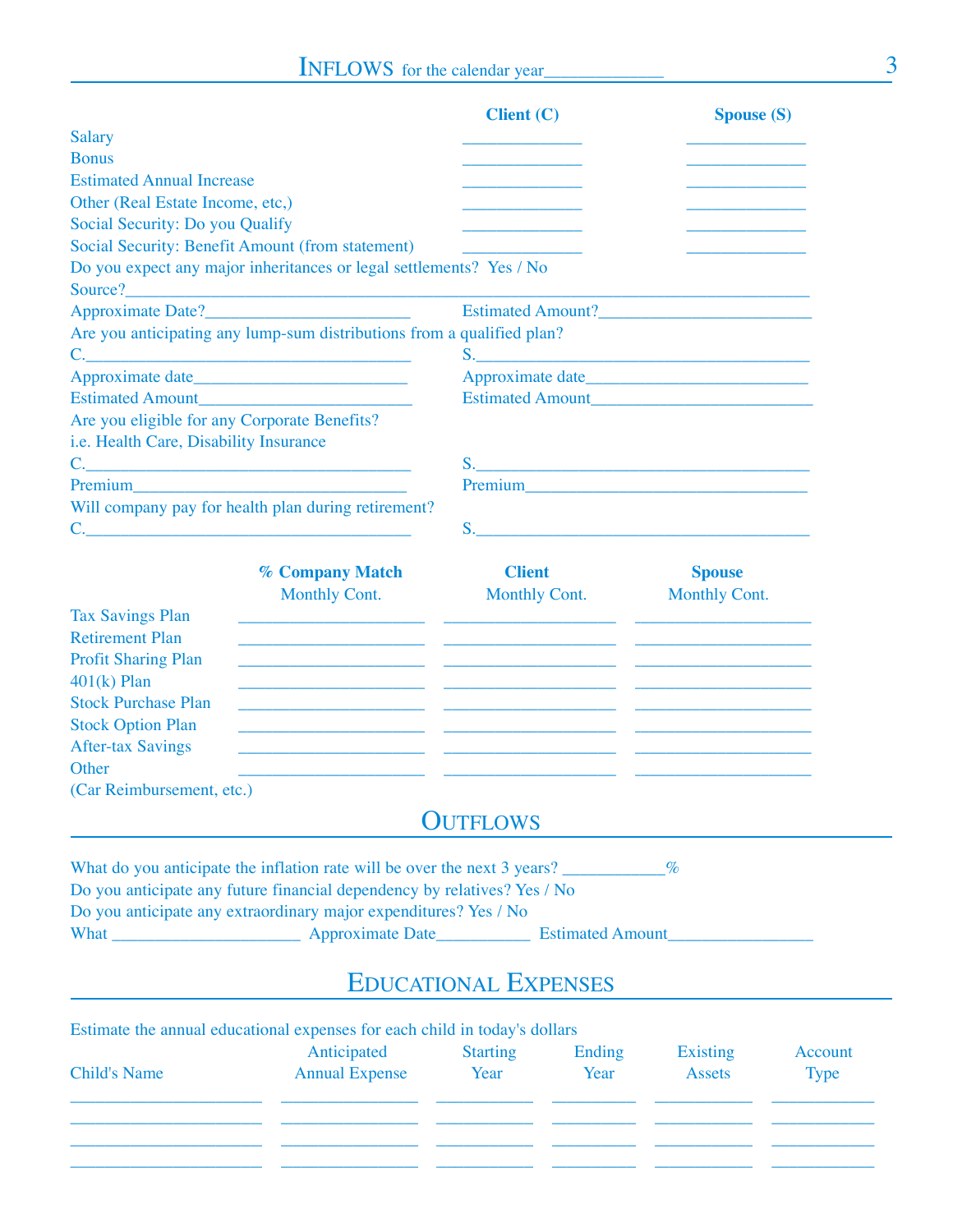## ATTITUDES TOWARD MONEY

These questions are designed to help us assess your thoughts and experiences on the management of your current assets. They are also meant to stimulate your thinking in terms of your future financial goals  $(C = Client; S = Spouse Reply)$ 

#### **1. What does the accumulation of money mean to you? (Check all that you think are important)**

**5. What aspects of today's living concern you most? (Check all that you think are important)**

| A. Quality Living      |  |
|------------------------|--|
| <b>B.</b> Savings      |  |
| C. Luxury              |  |
| D. Education           |  |
| E. Retirement          |  |
| F. Independence        |  |
| G. Estate for Children |  |
| H. A Bigger House      |  |

| A. Ability to maintain<br>current lifestyle |  |
|---------------------------------------------|--|
| B. Inflation                                |  |
| C. Inability to save                        |  |
| D. National economy                         |  |
| E. Escalating taxes                         |  |
| F. World economy                            |  |

#### **6. How much money do you need in an emergency fund?**

| 2. Of the choices above, which 3 do you consider<br>most important? |  |  |  |  |
|---------------------------------------------------------------------|--|--|--|--|
|                                                                     |  |  |  |  |
| (1)                                                                 |  |  |  |  |
| (2)                                                                 |  |  |  |  |
|                                                                     |  |  |  |  |

#### **3. At what age would you like to retire?**

#### **4. In today's dollars, what would you need to live on?**

| $\frac{1}{2}$ $\frac{1}{2}$ $\frac{1}{2}$ $\frac{1}{2}$ $\frac{1}{2}$ $\frac{1}{2}$ $\frac{1}{2}$ $\frac{1}{2}$ |    |
|-----------------------------------------------------------------------------------------------------------------|----|
| $\mathbf{C}$                                                                                                    | S. |
|                                                                                                                 |    |
|                                                                                                                 |    |

C S \_\_\_\_\_\_\_ \_\_\_\_\_\_\_

## **7. How experienced are you at investments?**

| A. None             |  |
|---------------------|--|
| <b>B.</b> Little    |  |
| C. Moderate         |  |
| D. Experienced      |  |
| E. Very Experienced |  |
|                     |  |

#### **8. Of your investments, what has done the best job for you?**

| A. Stocks                                |  |
|------------------------------------------|--|
| B. Bonds                                 |  |
| C. Real Estate<br>(Other than your home) |  |
| D. Insurance                             |  |
| E. Other (please indicate)               |  |
| F. None                                  |  |

C<sub>S</sub>

C S \_\_\_\_\_\_\_ \_\_\_\_\_\_\_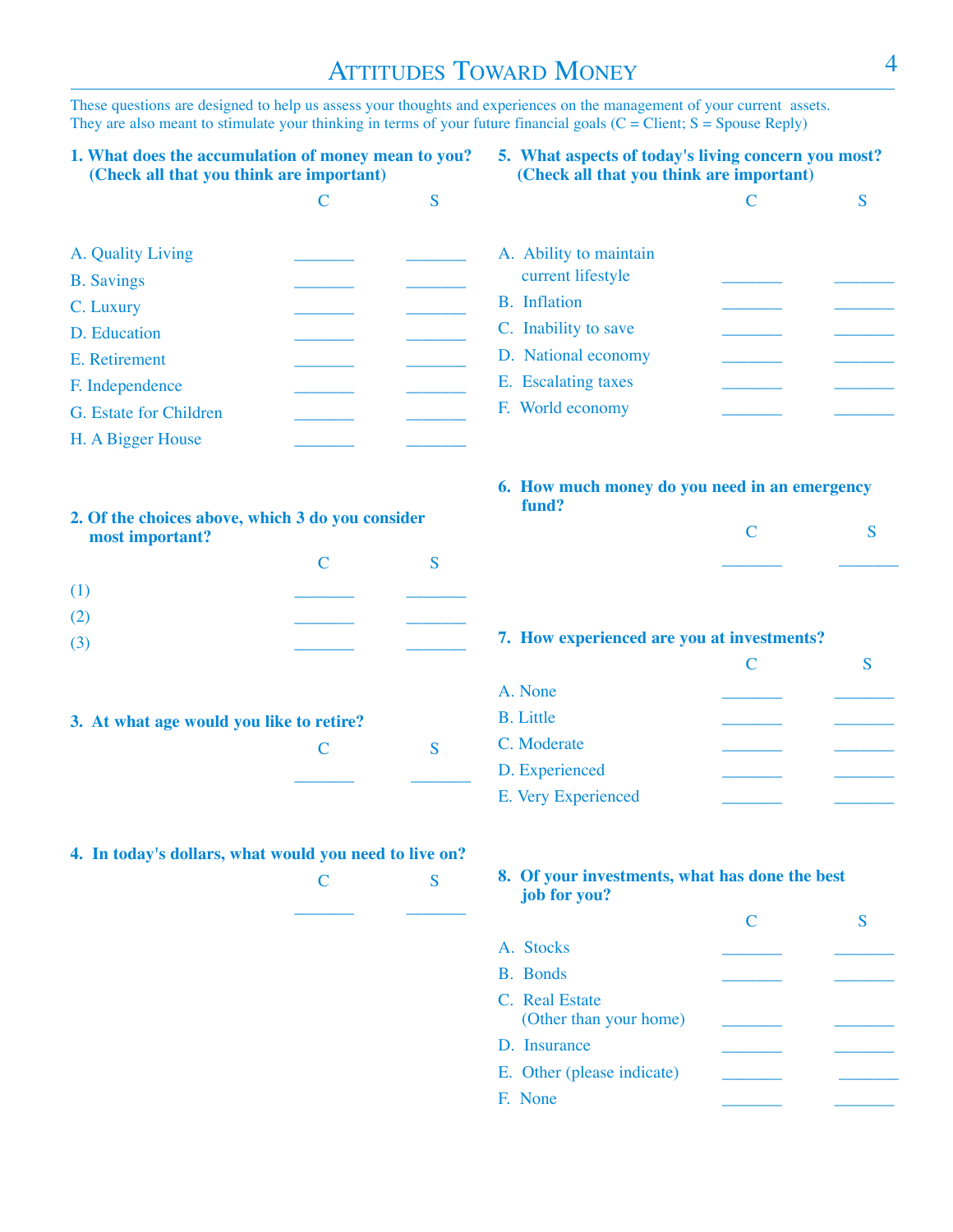**9. Write in which investment has been the least satisfactory.**

| - 2 |  |  |  |
|-----|--|--|--|
|     |  |  |  |

#### **14. Do you read the financial section of the newspaper?**

| $\subset$ |  |
|-----------|--|
|           |  |
|           |  |
|           |  |
|           |  |
|           |  |

#### **10. In buying insurance protection, do you think it is:**

| A. Good protection for the family          |  |
|--------------------------------------------|--|
| <b>B.</b> Necessary evil                   |  |
| C. Good investment                         |  |
| D. Very complicated                        |  |
| E. Not well enough informed<br>to evaluate |  |

### **15. How well do you feel you are managing your assets?**

| <b>Well</b>       |  |
|-------------------|--|
| Satisfactorily    |  |
| Not well          |  |
| Could be improved |  |

#### **16. Do you feel you are living within your income?**

| A. Pretty Well  |  |
|-----------------|--|
| B. No           |  |
| C. Extra Income |  |
|                 |  |

#### **17. How much non-qualified money do you save each month?**

| ______ |  |
|--------|--|

#### **18. How much time do you spend managing your assets?**

|             | C |  |
|-------------|---|--|
| Little      |   |  |
| Moderate    |   |  |
| A good deal |   |  |
|             |   |  |

### **11. With whom do you discuss or make your investment decisions?**

|                  | $\mathsf{\Gamma}$ |  |
|------------------|-------------------|--|
| A. Wife/Husband  |                   |  |
| <b>B.</b> Broker |                   |  |
| C. Office mates  |                   |  |
| D. Lawyer        |                   |  |
| E. Accountant    |                   |  |
| F. Best friend   |                   |  |

#### **12. Of those listed, whose opinion most influences your final decision?**

C S \_\_\_\_\_\_\_ \_\_\_\_\_\_\_

### **13. Does your investment philosophy tend to be:**

| Conservative |  |
|--------------|--|
| Moderate     |  |
| Aggressive   |  |
|              |  |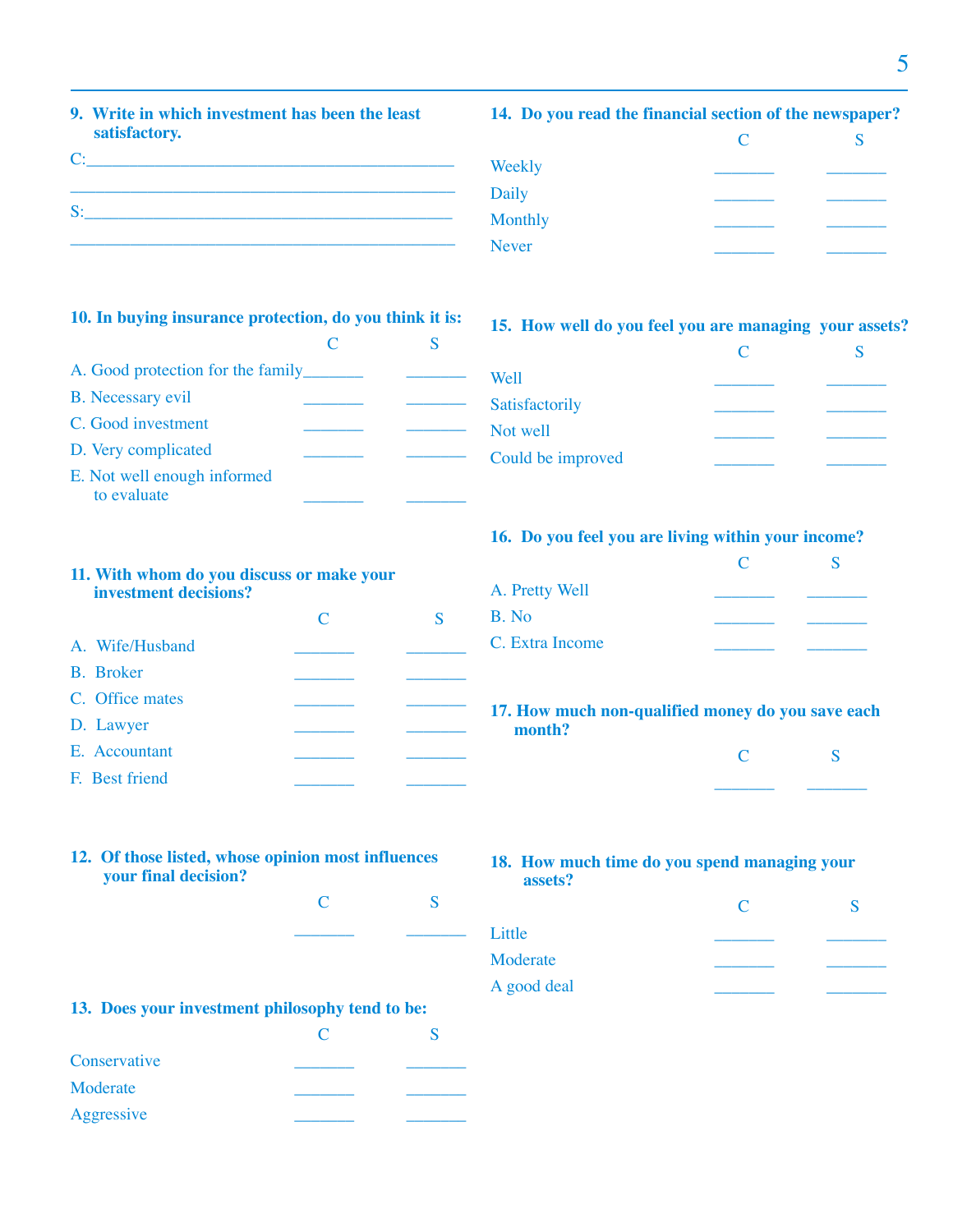#### **19. How do you feel you have done in managing your assets in terms of appreciation?**

| Reasonably well         |  |
|-------------------------|--|
| Well                    |  |
| Not as well as expected |  |
| Poorly                  |  |

#### **20. How long have your investments been in their present position?**

| 1 Month          |  |
|------------------|--|
| 6 Months         |  |
| 5 Years          |  |
| 10 Years or More |  |

#### **21. Are you willing or able to delegate these responsibilities to someone else?**

| A. Yes                     |  |
|----------------------------|--|
| B. Like to be personally   |  |
| involved                   |  |
| C. Don't know anyone       |  |
| D. Don't trust anyone      |  |
| E. Don't know              |  |
| F. Past experience in this |  |
| has not been good          |  |

#### **22. Assuming you could find someone you feel comfortable with, how much of the responsibility of managing your assets would you like to delegate to someone else?**

|      | $\mathsf{C}$ | S |
|------|--------------|---|
| 10%  |              |   |
| 25%  |              |   |
| 50%  |              |   |
| 75%  |              |   |
| 100% |              |   |

#### **23. As an overall investment strategy, which of the following would you like?**

| Long term growth                         |  |  |
|------------------------------------------|--|--|
| <b>Preservation of Principal</b>         |  |  |
| <b>Blue Chip Stocks</b>                  |  |  |
| <b>Current Income</b>                    |  |  |
| <b>Aggressive Growth</b>                 |  |  |
| Easy to manage and understand            |  |  |
| Diversification                          |  |  |
| <b>Inflation Hedge</b>                   |  |  |
| Maximum leverage from<br>available funds |  |  |

#### **24. Are you willing to look at alternative investments?**

|     |                                                       |   | S |
|-----|-------------------------------------------------------|---|---|
| Yes |                                                       |   |   |
| No  |                                                       |   |   |
|     | 25. In the future I would like to:                    |   |   |
|     |                                                       | C | S |
|     | A. Have enough money<br>to retire                     |   |   |
|     | B. Have enough money to<br>educate my children        |   |   |
|     | C. Triple my net worth                                |   |   |
|     | D. Have a sizable estate to pass<br>on to my children |   |   |
|     | E. Get on a boat and go around<br>the world           |   |   |
|     | F. Pursue a different job/career                      |   |   |
|     | G. Other (define)                                     |   |   |

#### **26. Do you have an interest in one or more charities?**

|                       | $\mathcal{C}_{\mathcal{C}}$ |  |
|-----------------------|-----------------------------|--|
| Yes                   |                             |  |
| No                    |                             |  |
| If so what charities? |                             |  |
|                       |                             |  |

–––––––––––––––––––––––––––––––––––––––––––––– –––––––––––––––––––––––––––––––––––––––––––––– ––––––––––––––––––––––––––––––––––––––––––––––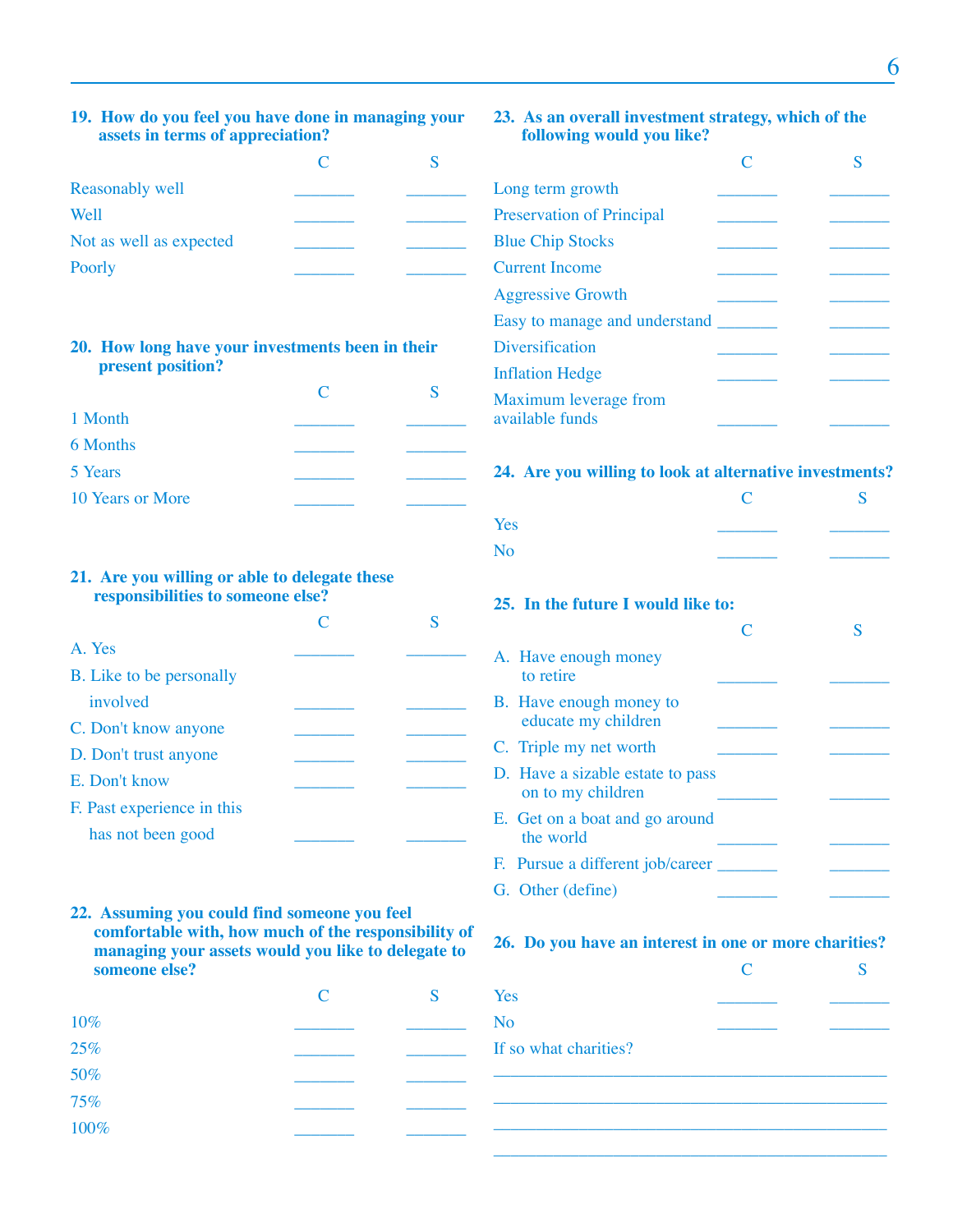## HOUSEHOLD & FAMILY EXPENSES

| <b>Fully Tax Deductible</b>                           | Monthly $(\$)$ | Annually $(\$)$ |
|-------------------------------------------------------|----------------|-----------------|
| <b>IRA/Keogh Contributions</b>                        |                |                 |
| 401(k) Plan Contributions                             |                |                 |
| <b>Real Estate Tax</b>                                |                |                 |
| <b>Auto Excise Tax</b>                                |                |                 |
| <b>Charitable Contributions</b>                       |                |                 |
| <b>Partially Tax Deductible</b>                       |                |                 |
| Medical & Dental Expenses (not covered or reimbursed) |                |                 |
| <b>Tax Preparation Fee</b>                            |                |                 |
| <b>Investment/Financial Advisory Fee</b>              |                |                 |
| <b>Safe Deposit Box Rental Fee</b>                    |                |                 |
| <b>Professional Dues/Publications/Seminars</b>        |                |                 |
|                                                       |                |                 |
| <b>Nondeductible</b>                                  |                |                 |
| <b>Food/Groceries</b>                                 |                |                 |
| Clothing                                              |                |                 |
| <b>Utilities</b>                                      |                |                 |
| Telephone                                             |                |                 |
| <b>Cleaners</b>                                       |                |                 |
| <b>New Household Purchases</b>                        |                |                 |
| <b>Auto Maintenance</b>                               |                |                 |
| Entertainment                                         |                |                 |
| <b>Club Dues</b>                                      |                |                 |
| Vacations, Trips, Camping                             |                |                 |
| Misc. - Horses, Boats                                 |                |                 |
| <b>Domestic Help</b>                                  |                |                 |
| <b>Home Maintenance</b>                               |                |                 |
| <b>Yard/Pool Maintenance</b>                          |                |                 |
| Subscriptions                                         |                |                 |
| Gifts, Birthdays                                      |                |                 |
| <b>Educational Expense</b>                            |                |                 |
| Insurance:                                            |                |                 |
| Life                                                  |                |                 |
| Medical                                               |                |                 |
| Liability                                             |                |                 |
| Automobile                                            |                |                 |
| Homeowners                                            |                |                 |
| <b>Long Term Care</b>                                 |                |                 |
|                                                       |                |                 |
| <b>Investment/Savings</b>                             |                |                 |
| Other                                                 |                |                 |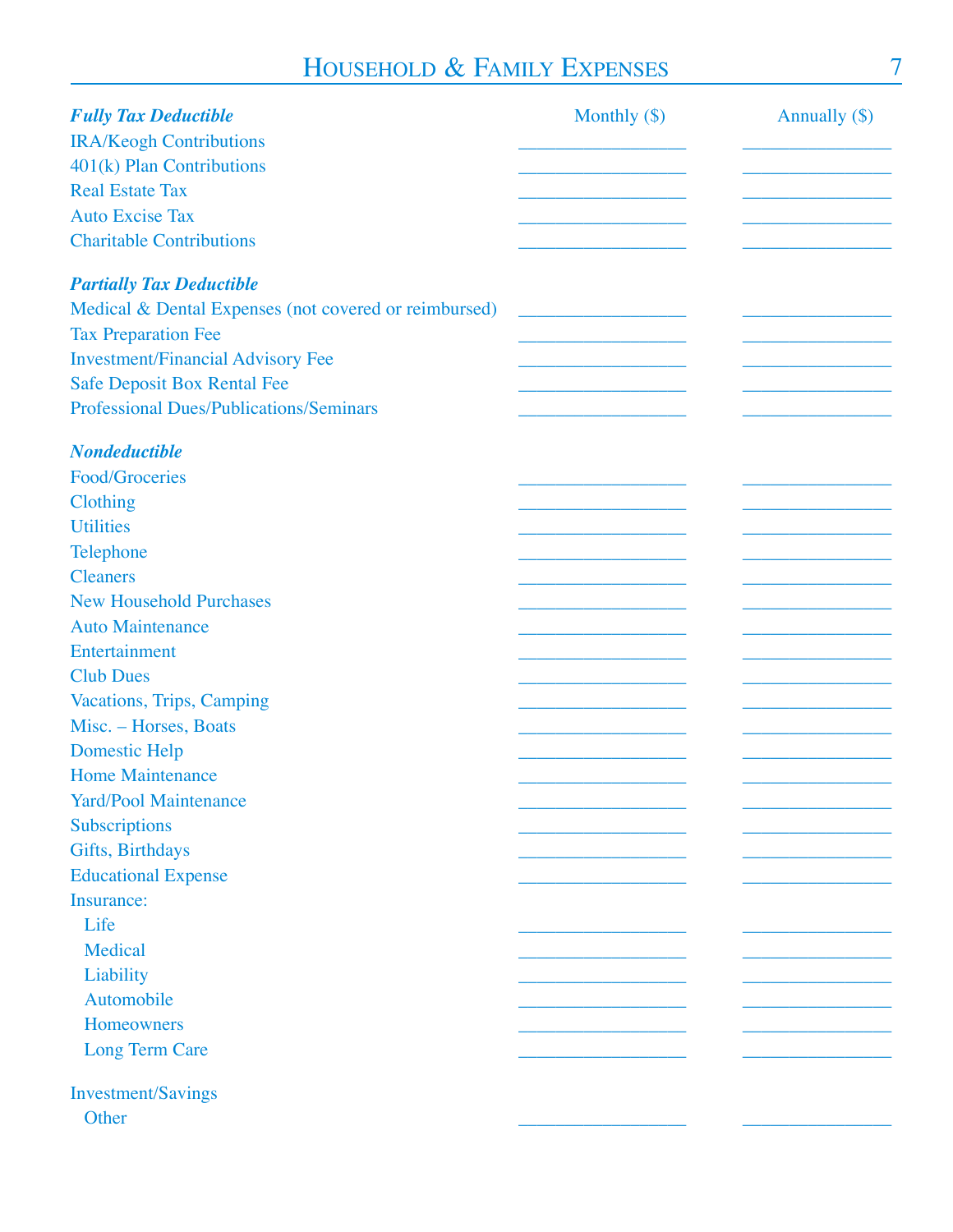In order for the planning process to be effective, the data which we use must be accurate.

Please provide us with the following documents or copies thereof. In the case of original documents, we will copy them and return the originals to you.

| <b>Planner</b>  |                                                                                                                          |
|-----------------|--------------------------------------------------------------------------------------------------------------------------|
| <b>Received</b> | <b>Documents</b>                                                                                                         |
|                 | Client's Will                                                                                                            |
|                 | Spouse's Will                                                                                                            |
|                 | <b>Latest Federal Tax Return</b>                                                                                         |
|                 | <b>Latest State Tax Return</b>                                                                                           |
|                 | <b>Latest Pay Stubs</b>                                                                                                  |
|                 | Latest statements from all accounts held jointly or separately.<br>(Savings, Mutual Fund, Money Market, Stock Portfolio) |
|                 | Statements indicating cost basis of Assets                                                                               |
|                 | (stocks, Personal Residence, etc.)                                                                                       |
|                 | <b>Statements of Assets in Retirement Plans</b>                                                                          |
|                 | (Pension, Profit Sharing, Keogh, IRA, 401(k), Thrift)                                                                    |
|                 | Latest mortgage statement                                                                                                |
|                 | Other loan details if not already provided                                                                               |
|                 | All insurance policies                                                                                                   |
|                 | (life, health, disability, Business/Office overhead, automobile, homeowners liability)                                   |
|                 | Trust agreements, if applicable                                                                                          |
|                 | Other documents                                                                                                          |
|                 | (eg: stock option plans, divorce decree)                                                                                 |
|                 | <b>Social Security Statement</b>                                                                                         |
|                 | <b>Healthcare Proxy</b>                                                                                                  |
|                 | <b>Power of Attorney</b>                                                                                                 |
|                 |                                                                                                                          |

### **Existing Advisors**

| Do you presently work with an Attorney? May we contact them?               |  |
|----------------------------------------------------------------------------|--|
| If yes, what is their name and phone number?                               |  |
| Do you presently work with a Tax Professional? May we contact them?        |  |
| If yes, what is their name and phone number?                               |  |
| Do you presently work with an Insurance Professional? May we contact them? |  |
| If yes, what is their name and phone number?                               |  |